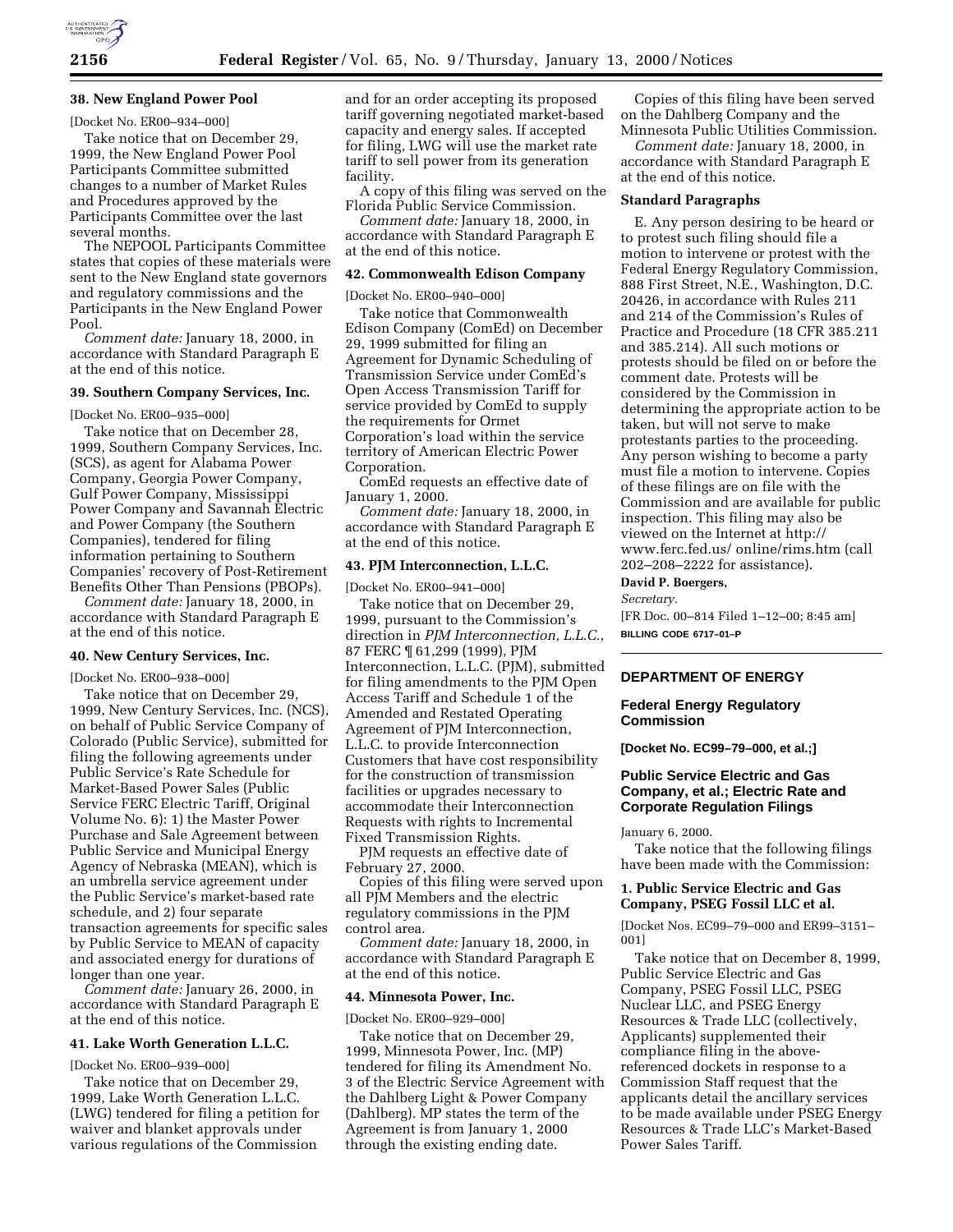*Comment date:* January 26, 2000, in accordance with Standard Paragraph E at the end of this notice.

## **2. Wisconsin Electric Power Company**

[Docket No. EC00–45–000]

Take notice that on December 30, 1999, Wisconsin Electric Power Company (WEPCO) tendered for filing with the Federal Energy Regulatory Commission (FERC or the Commission) an Application for Authorization to Transfer Jurisdictional Transmission Assets Pursuant to Section 203 of the Federal Power Act (203 Application).

*Comment date:* January 31, 2000, in accordance with Standard Paragraph E at the end of this notice.

### **3. Lakefield Junction LLP**

[Docket No. EG00–61–000]

Take notice that on December 29, 1999, Lakefield Junction LLP filed with the Federal Energy Regulatory Commission an application for determination of exempt wholesale generator status pursuant to section 32(a)(1) of the Public Utility Holding Company Act of 1935 (PUHCA). The applicant is a limited liability partnership organized under the laws of the State of Delaware that will be engaged directly and exclusively in developing, owning and operating a nominal 550 MW gas-fired generating facility (Facility) and selling electric energy at wholesale. The Facility is located near Trimont, Minnesota.

*Comment date:* January 27, 2000, in accordance with Standard Paragraph E at the end of this notice. The Commission will limit its consideration of comments to those that concern the adequacy or accuracy of the application.

#### **4. Conectiv Energy, Inc.**

[Docket No. EG00–74–000]

Take notice that on January 5, 2000, Conectiv Energy, Inc. (CEI), at 800 King Street, P.O. Box 231, Wilmington, Delaware 19899, filed with the Federal Energy Regulatory Commission an application for determination of exempt wholesale generator status pursuant to Part 365 of the Commission's regulations.

CEI is a subsidiary of Conectiv, which is a public utility holding company under the Public Utility Holding Company Act (PUHCA). Conectiv also owns Delmarva Power & Light Company (Delmarva) and Atlantic City Electric Company (ACE), each of which are operating public utilities under PUHCA and the Federal Power Act. Conectiv also owns Conectiv Energy Supply, Inc. (CESI), which is engaged in competitive wholesale and retail sales of electricity, among other activities.

CEI intends to own and operate four combustion turbine generation facilities each with a capacity of about 110 MW. The facilities do not currently exist but are to be constructed pursuant to a contract with a manufacturer. CEI represents that it will be exclusively in the business of owning and operating eligible facilities and selling electric energy at wholesale. CEI represents that no State Commission determinations are necessary with respect to these facilities to be constructed.

*Comment date:* January 27, 2000, in accordance with Standard Paragraph E at the end of this notice. The Commission will limit its consideration of comments to those that concern the adequacy or accuracy of the application.

### **5. Duke Energy South Bay LLC**

[Docket No. ER00–435–000]

Take notice that on December 20, 1999, Duke Energy South Bay LLC (DESB) filed corrected revised sheets of its Must-Run Rate Schedule.

The revised sheets are proposed to be effective January 1, 2000.

*Comment date:* January 18, 2000, in accordance with Standard Paragraph E at the end of this notice.

# **6. Duke Energy South Bay, LLC**

[Docket No. ER00–824–000]

Take notice that on December 29, 1999, Duke Energy South Bay, LLC (DESB) hereby tenders for filing a revised first page of Schedule A to the Reliability Must Run Agreement (the RMR Agreement) between DESB and the California Independent System Operator Corporation (the ISO).

DESB requests that the revised first page of Schedule A be made effective January 1, 2000.

*Comment date:* January 18, 2000, in accordance with Standard Paragraph E at the end of this notice.

## **7. California Independent System Operator Corporation**

[Docket No. ER00–948–000]

Take notice that on December 30, 1999, the California Independent System Operator Corporation (ISO), tendered for filing a Participating Generator Agreement between the ISO and Louisiana-Pacific Samoa, Inc., for acceptance by the Commission.

The ISO states that this filing has been served on Louisiana-Pacific Samoa, Inc., and the California Public Utilities Commission.

The ISO is requesting waiver of the 60-day notice requirement to allow the Participating Generator Agreement to be made effective December 14, 1999.

*Comment date:* January 19, 2000, in accordance with Standard Paragraph E at the end of this notice.

## **8. California Independent System Operator Corporation**

[Docket No. ER00–949–000]

Take notice that on December 30, 1999, the California Independent System Operator Corporation (ISO), tendered for filing a Meter Service Agreement for ISO Metered Entities between the ISO and Louisiana-Pacific Samoa, Inc., for acceptance by the Commission.

The ISO states that this filing has been served on Louisiana-Pacific Samoa, Inc., and the California Public Utilities Commission.

The ISO is requesting waiver of the 60-day notice requirement to allow the Meter Service Agreement for ISO Metered Entities to be made effective December 14, 1999.

*Comment date:* January 19, 2000, in accordance with Standard Paragraph E at the end of this notice.

## **9. California Power Exchange Corporation**

[Docket No. ER00–950–000]

Take notice that on December 30, 1999, California Power Exchange Corporation (CalPX), on behalf of its CalPX Trading Services Division (CTS), tendered for filing proposed changes in Appendix 2 of its CalPX Trading Services Rate Schedule FERC No. 1. CTS states that the changes are designed to accommodate product enhancements that will permit participants to contract for additional delivery points and additional delivery periods.

CTS requests an effective date of March 1, 2000.

*Comment date:* January 19, 2000, in accordance with Standard Paragraph E at the end of this notice.

## **10. California Power Exchange Corporation**

[Docket No. ER00–951–000]

Take notice that on December 30, 1999, California Power Exchange Corporation (CalPX), tendered for filing proposed amendments to its tariff to accommodate the scheduling of Firm Transmission Rights (FTRs). CalPX understands that the California Independent System Operator (ISO) intends to permit scheduling of FTRs by March 1, 2000 and perhaps as early as February 1, 2000.

CalPX requests an effective date to coincide with the date the ISO commences scheduling FTRs, provided that all necessary software changes have been implemented by that date. The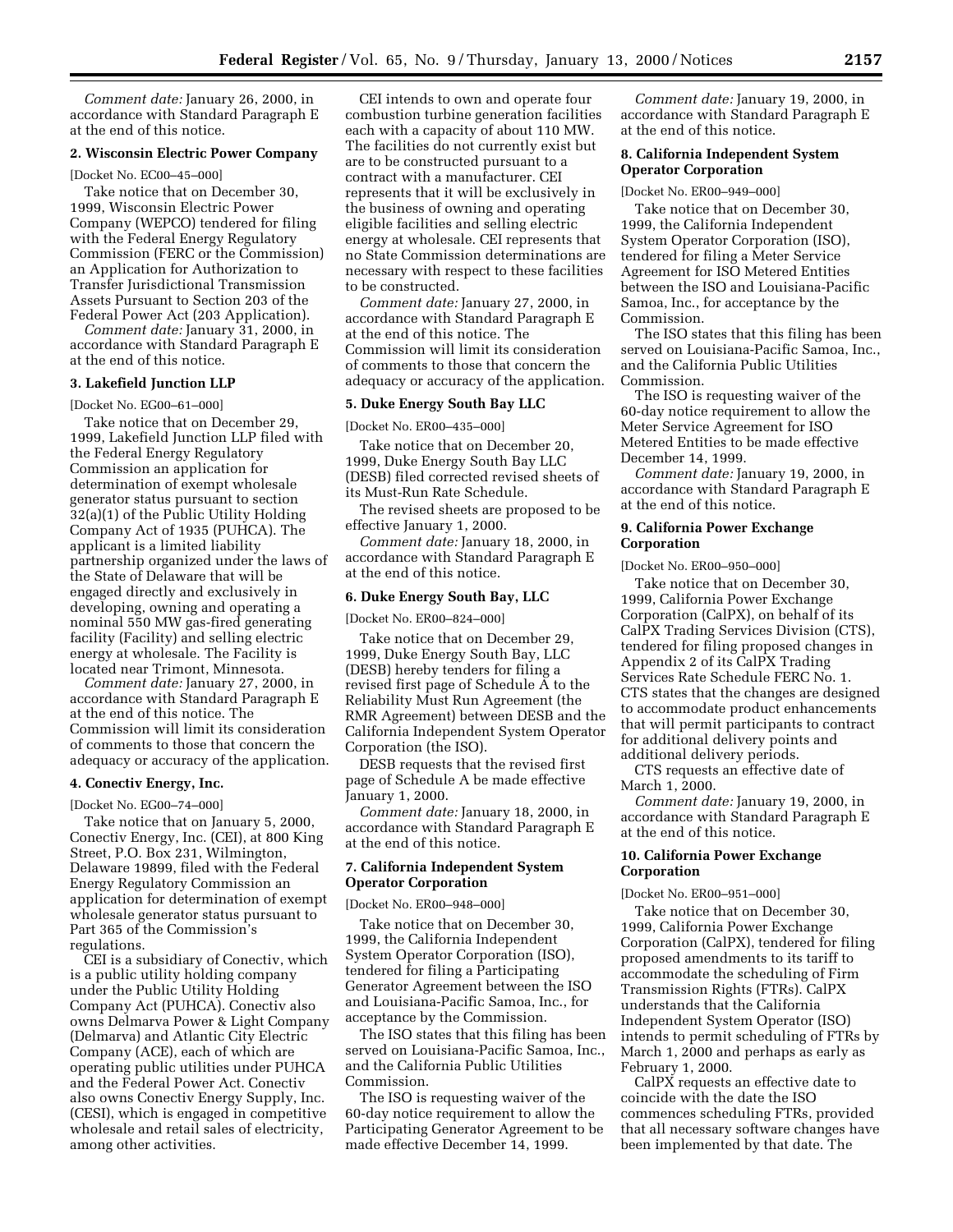proposed tariff changes also accommodate the new scheduling templates adopted by the ISO for scheduling FTRs, Existing Transmission Contracts (ETCs) and other contract usage rights.

*Comment date:* January 19, 2000, in accordance with Standard Paragraph E at the end of this notice.

## **11. PG Power Sales Three, L.L.C.**

[Docket No. ER00–954–000]

Take notice that on December 30, 1999, PG Power Sales Three, L.L.C., tendered for filing initial FERC electric service tariff, Rate Schedule No. 1, and a petition for blanket approvals and waivers of various Commission Regulations under the Federal Power Act.

*Comment date:* January 19, 2000, in accordance with Standard Paragraph E at the end of this notice.

# **12. PG Power Sales One, L.L.C.**

[Docket No. ER00–955–000]

Take notice that, on December 30, 1999, PG Power Sales One, L.L.C., tendered for filing initial FERC electric service tariff, Rate Schedule No. 1, and a petition for blanket approvals and waivers of various Commission regulations under the Federal Power Act.

*Comment date:* January 19, 2000, in accordance with Standard Paragraph E at the end of this notice.

### **13. PG Power Sales Two, L.L.C.**

[Docket No. ER00–956–000]

Take notice that on December 30, 1999, PG Power Sales Two, L.L.C., tendered for filing initial FERC electric service tariff, Rate Schedule No. 1, and a petition for blanket approvals and waivers of various Commission Regulations under the Federal Power Act.

*Comment date:* January 19, 2000, in accordance with Standard Paragraph E at the end of this notice.

## **14. Louisville Gas and Electric Company/Kentucky Utilities Company**

[Docket No. ER00–957–000]

Take notice that on December 30, 1999, Louisville Gas and Electric Company/ Kentucky Utilities Company (LG&E/KU), tendered for filing an executed Service Agreement for Network Integration Transmission Service between LG&E/KU and East Kentucky Power Cooperative, Inc., under LG&E/KU's Open Access Transmission Tariff.

*Comment date:* January 19, 2000, in accordance with Standard Paragraph E at the end of this notice.

## **15. Alliant Energy Corporate Services, Inc.**

[Docket No. ER00–958–000]

Take notice that on December 30, 1999, Alliant Energy Corporate Services, Inc., tendered for filing on behalf of IES Utilities, Inc. (IES), Interstate Power Company (IPC) and Wisconsin Power and Light Company (WPL), two executed Service Agreements for Long-Term Firm Point-to-Point Transmission Service. The agreements have been signed by Alliant Energy Corporate Services, Inc. (the Transmission Provider) and Alliant Energy Corporate Services, Inc., (the Transmission Customer).

Alliant Energy Corporate Services, Inc., requests an effective date of January 1, 2000, and accordingly, seeks waiver of the Commission's notice requirements.

A copy of this filing has been served upon the Illinois Commerce Commission, the Minnesota Public Utilities Commission, the Iowa Department of Commerce, and the Public Service Commission of Wisconsin.

*Comment date:* January 19, 2000, in accordance with Standard Paragraph E at the end of this notice.

### **16. Montana Power Company**

[Docket No. ER00–959–000]

Take notice that on December 30, 1999, The Montana Power Company (Montana) tendered for filing with the Federal Energy Regulatory Commission pursuant to 18 CFR 35.13 the executed Firm and Non-Firm Point-to-Point Service Agreements with The Montana Power Company, Colstrip 4 Lease Management Division, PP&L EnergyPlus Co., and PP&L Montana LLC, and unexecuted Firm and Non-Firm Pointto-Point Service Agreements with Duke Energy Trading and Marketing, LLC, under Montana's FERC Electric Tariff, Fourth Revised Volume No. 5 (Open Access Transmission Tariff).

A copy of the filing was served upon Montana Power Company, Colstrip 4 Lease Management Division, PP&L EnergyPlus Co., PP&L Montana LLC, Duke Energy Trading and Marketing, LLC.

*Comment date:* January 19, 2000, in accordance with Standard Paragraph E at the end of this notice.

### **17. Minnesota Power, Inc.**

[Docket No. ER00–960–000]

Take notice that on December 30, 1999, Minnesota Power, Inc., tendered for filing signed Non-Firm and Shortterm Firm Point-to-Point Transmission Service Agreements with NewEnergy,

Inc., under its Short-Term Firm and Non-Firm Point-to-Point Transmission Service to satisfy its filing requirements under this tariff.

*Comment date:* January 19, 2000, in accordance with Standard Paragraph E at the end of this notice.

## **18. Public Service Electric and Gas Company**

[Docket No. ER00–961–000]

Take notice that on December 30, 1999, Public Service Electric and Gas Company (PSE&G) of Newark, New Jersey tendered for filing an agreement dated November 9, 1999, for the longterm sale of electric capacity and energy to meet the full requirements of the Borough of South River, New Jersey (the Borough), less any New York Power Authority hydroelectric allocation and the procurement of associated transmission service under the prevailing PJM Open Access Transmission Tariff, or its successor, pursuant to the PSE&G Wholesale Power Market Based Sales Tariff, presently on file with the Commission.

PSE&G also provided notice to the Commission of the termination of the ''Agreement For The Purchase and Sale of Energy and Capacity'' between PSE&G and the Borough dated October 5, 1994 (PSE&G Rate Schedule No. 158), effective as of December 1, 1999 when the October 5, 1994 agreement was superceded by the November 9, 1999 agreement.

To the extent needed, PSE&G requests waiver of the Commission's regulations such that the November 9, 1999 agreement can be made effective as of December 1, 1999 and such that the termination of the October 5, 1994 agreement can be made effective as of December 1, 1999.

Copies of the filing have been served upon the Borough of South River, New Jersey and the New Jersey Board of Public Utilities.

*Comment date:* January 19, 2000, in accordance with Standard Paragraph E at the end of this notice.

### **19. Western Resources, Inc.**

[Docket No. ER00–962–000]

Take notice that on December 30, 1999, Western Resources, Inc. (WR) tendered for filing an Energy Coordination Agreement and a Telemetry Services Agreement between WR and Missouri Joint Municipal Electric Utility Commission (MJMEUC). WR requests an effective date of January 1, 2000.

Notice of the filing has been served upon MJMEUC and the Kansas Corporation Commission.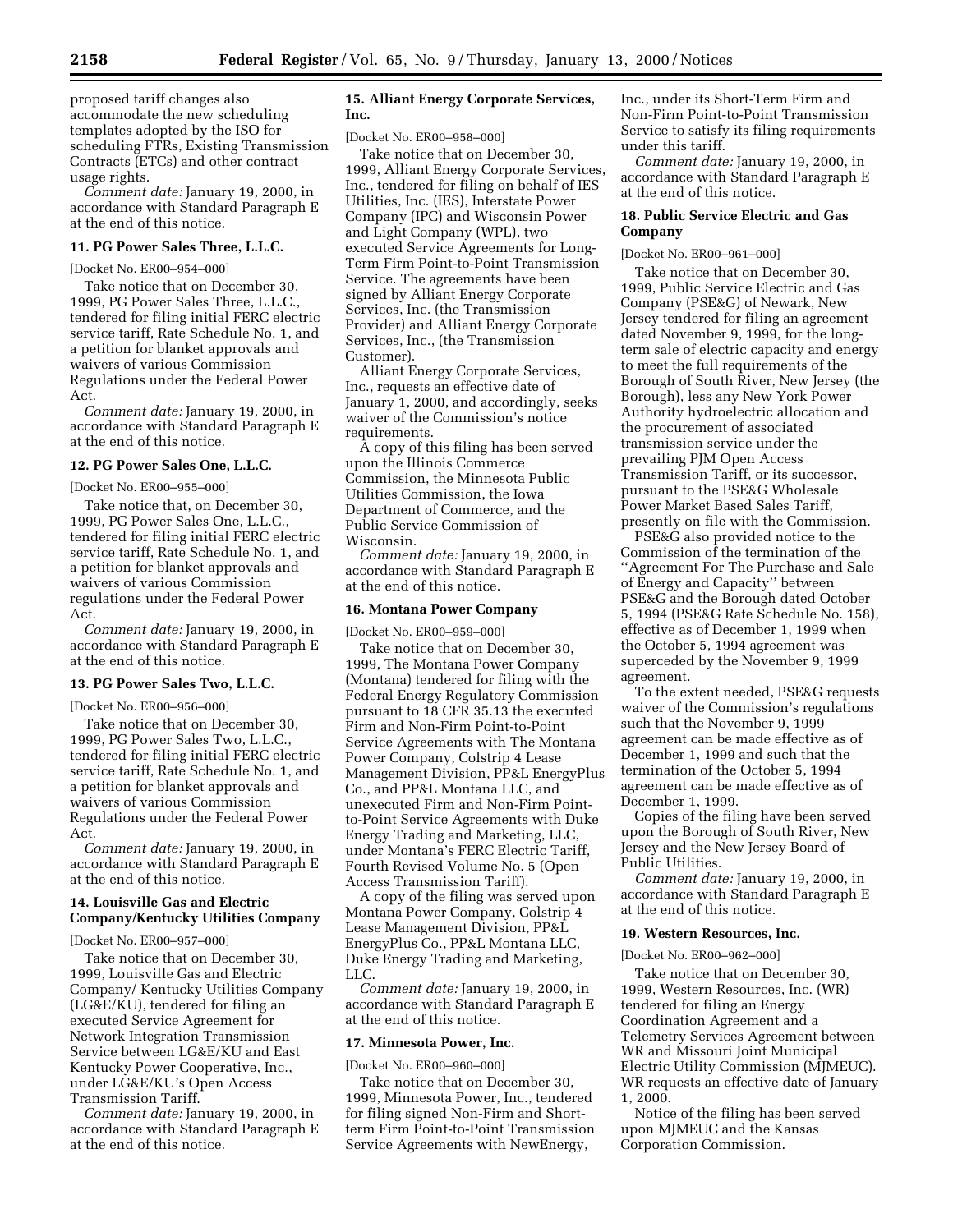*Comment date:* January 19, 2000, in accordance with Standard Paragraph E at the end of this notice.

## **20. Northeast Utilities Service Company and Select Energy, Inc.**

#### [Docket No. ER00–963–000]

Take notice that on December 30, 1999, Northeast Utilities Service Company (NUSCO), on behalf of The Connecticut Light and Power Company (CL&P) and Select Energy, Inc. (Select Energy), tendered for filing a request that the Commission waive certain provisions of their market-based sales tariffs and codes of conduct or, in the alternative, that the Commission accept for filing a Letter of Agreement between NUSCO and Select Energy under NUSCO's market-based rate tariff (Letter Agreement). Select Energy and NUSCO state that the Letter Agreement was entered into as a result of a Request For Proposals (RFP) issued by NUSCO.

The requested effective date is January 1, 2000.

NUSCO and Select Energy state that copies of this filing have been sent to the Connecticut Department of Public Utility Control.

*Comment date:* January 19, 2000, in accordance with Standard Paragraph E at the end of this notice.

### **21. Southwestern Public Service Company**

[Docket No. ER00–966–000]

Take notice that on December 30, 1999, Southwestern Public Service Company (Southwestern), tendered for filing a proposed amendment to its delivery point listing with Lyntegar Electric Cooperative, Inc. (Lyntegar).

The proposed amendment reflects a new delivery point for service to Lyntegar.

*Comment date:* January 19, 2000, in accordance with Standard Paragraph E at the end of this notice.

### **22. New England Power Pool**

[Docket No. ER00–967–000]

Take notice that on December 30, 1999, the New England Power Pool (NEPOOL) Participants Committee filed for acceptance a signature page to the New England Power Pool Agreement dated September 1, 1971, as amended, signed by the Union of Concerned Scientists (UCS). The NEPOOL Agreement has been designated NEPOOL FPC No. 2.

The Participants Committee states that the Commission's acceptance of UCS's signature page would permit NEPOOL to expand its membership to include UCS. The Participants Committee further states that the filed

signature page does not change the NEPOOL Agreement in any manner, other than to make UCS a member in NEPOOL. The Participants Committee requests an effective date of January 1, 2000, for commencement of participation in NEPOOL by UCS.

*Comment date:* January 19, 2000, in accordance with Standard Paragraph E at the end of this notice.

### **23. New England Power Pool**

[Docket No. ER00–968–000]

Take notice that on December 30, 1999, the New England Power Pool (NEPOOL) Participants Committee filed for acceptance a signature page to the New England Power Pool Agreement dated September 1, 1971, as amended, signed by Consolidated Edison Development, Inc. (ConEd Development). The NEPOOL Agreement has been designated NEPOOL FPC No. 2.

The Participants Committee states that the Commission's acceptance of ConEd Development's signature page would permit NEPOOL to expand its membership to include ConEd Development. The Participants Committee further states that the filed signature page does not change the NEPOOL Agreement in any manner, other than to make ConEd Development a member in NEPOOL.

The Participants Committee requests an effective date of January 1, 2000, for commencement of participation in NEPOOL by ConEd Development.

*Comment date:* January 19, 2000, in accordance with Standard Paragraph E at the end of this notice.

#### **24. New England Power Pool**

[Docket No. ER00–969–000]

Take notice that on December 30, 1999, the New England Power Pool (NEPOOL) Participants Committee filed for acceptance a signature page to the New England Power Pool Agreement dated September 1, 1971, as amended, signed by Energy America, LLC (Energy America). The NEPOOL Agreement has been designated NEPOOL FPC No. 2.

The Participants Committee states that the Commission's acceptance of Energy America's signature page would permit NEPOOL to expand its membership to include Energy America. The Participants Committee further states that the filed signature page does not change the NEPOOL Agreement in any manner, other than to make Energy America a member in NEPOOL.

The Participants Committee requests an effective date of March 1, 2000, for commencement of participation in NEPOOL by Energy America.

*Comment date:* January 19, 2000, in accordance with Standard Paragraph E at the end of this notice.

### **25. The Toledo Edison Company**

[Docket No. ER00–970–000]

Take note that on December 30, 1999, The Toledo Edison Company filed an Amendment to the Interconnection and Service Agreement Between The Toledo Edison Company and American Municipal Power-Ohio, Inc., Toledo Rate Schedule FERC No. 34, dated May 1, 1989 to unbundle the charges for generation and transmission services contained in Service Schedules A and J, and to make related changes in Service Schedules B and K.

Copies of the filing have been served on the Public Utilities Commission of Ohio.

*Comment date:* January 19, 2000, in accordance with Standard Paragraph E at the end of this notice.

### **26. New England Power Pool**

[Docket No. ER00–972–000]

Take notice that on December 30, 1999, the New England Power Pool (NEPOOL), Participants Committee tendered for filing a Service Agreement for Through or Out Service or In Transmission Service pursuant to Section 205 of the Federal Power Act and 18 CFR 35.12 of the Commission's Regulations.

Acceptance of this Service Agreement will recognize the provision of Firm In Service transmission to Engage Energy US, L.P., in conjunction with Regional Network Service, in accordance with the provisions of the NEPOOL Open Access Transmission Tariff filed with the Commission on December 31, 1996, as amended and supplemented. An effective date of March 1, 2000 for commencement of transmission service has been requested. Copies of this filing were sent to all NEPOOL members, the New England public utility commissioners and all parties to the transaction.

*Comment date:* January 19, 2000, in accordance with Standard Paragraph E at the end of this notice.

## **27. New England Power Pool**

#### [Docket No. ER00–973–000]

Take notice that on December 30, 1999, the New England Power Pool (NEPOOL), Participants Committee tendered for filing a Service Agreement for Through or Out Service or In Service pursuant to Section 205 of the Federal Power Act and 18 CFR 35.12 of the Commission's Regulations.

Acceptance of this Service Agreement will recognize the provision of Firm In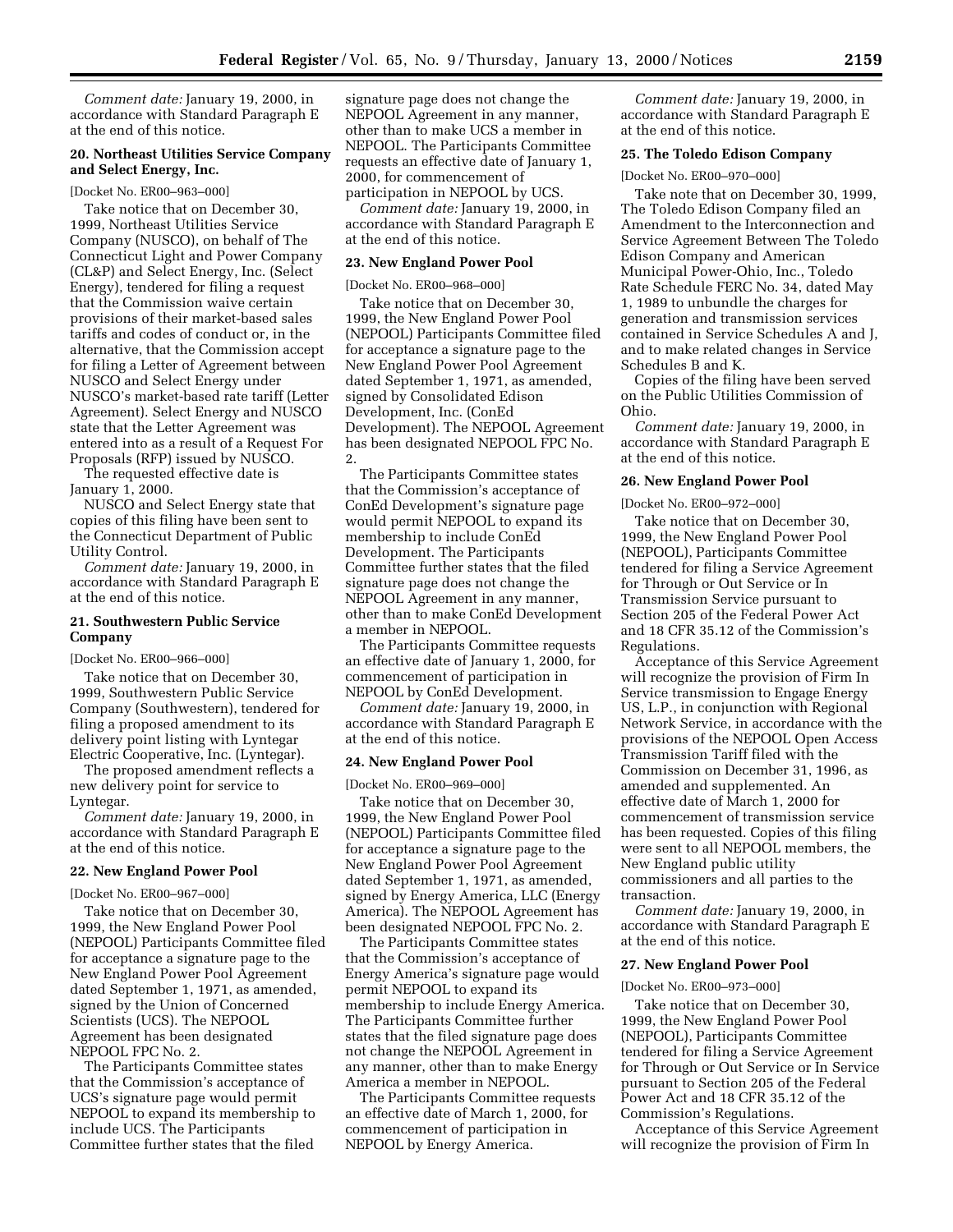Service transmission to Morgan Stanley Capital Group Inc., in conjunction with Regional Network Service, in accordance with the provisions of the NEPOOL Open Access Transmission Tariff filed with the Commission on December 31, 1996, as amended and supplemented. An effective date of March 1, 2000 for commencement of transmission service has been requested. Copies of this filing were sent to all NEPOOL members, the New England public utility commissioners and all parties to the transaction.

*Comment date:* January 19, 2000, in accordance with Standard Paragraph E at the end of this notice.

## **28. New England Power Pool**

[Docket No. ER00–974–000]

Take notice that on December 30, 1999, the New England Power Pool (NEPOOL), Participants Committee tendered for filing a Service Agreement for Through or Out Service or In Service by and between the NEPOOL Participants and Northeast Utilities Service Company on behalf of Select Energy, Inc. (Select Energy) pursuant to Section 205 of the Federal Power Act and 18 CFR 35.12 of the Commission's Regulations.

Acceptance of this Service Agreement will recognize the provision of Firm In Service transmission to Select Energy, in conjunction with Regional Network Service, in accordance with the provisions of the NEPOOL Open Access Transmission Tariff filed with the Commission on December 31, 1996, as amended and supplemented.

An effective date of January 1, 2000 for commencement of transmission service has been requested.

Copies of this filing were sent to all NEPOOL members, the New England public utility commissioners and all parties to the transaction.

*Comment date:* January 19, 2000, in accordance with Standard Paragraph E at the end of this notice.

### **29. Avista Corporation**

[Docket No. ER00–976–000]

Take notice that on December 30, 1999, Avista Corporation (Avista Corp.), tendered for filing an agreement for the Assignment of Electric Generation Output of Former Portland General Electric Share of the Centralia Steam Generating Plant.

*Comment date:* January 19, 2000, in accordance with Standard Paragraph E at the end of this notice.

### **30. Potomac Electric Power Company**

[Docket No. ER00–977–000]

Take notice that on December 30, 1999, Potomac Electric Power Company

(Pepco), tendered for filing Amendment No. 1 to its 1998 agreement for electric service to its full requirements customer, Southern Maryland Electric Cooperative, Inc. (Smeco). The amendment provides reduced rates in the last year of service, the year 2000, to reflect Maryland tax law changes.

An effective date of January 1, 2000 for the revised rates is requested, with waiver of notice.

*Comment date:* January 19, 2000, in accordance with Standard Paragraph E at the end of this notice.

### **31. Bangor Hydro Electric Company**

[Docket No. ER00–978–000]

Take notice that on December 30, 1999, Bangor Hydro-Electric Company tendered for filing Notices of Cancellation of its FERC Electric Rate Schedules Nos. 7 (Eastern Maine Electric Cooperative, Inc.), 27 (Swan's Island Electric Cooperative), and 52 (Isle Au Haut Electric Power Company) to be effective March 1, 2000.

Copies of the filing were served upon the affected purchasers, Swan's Island Electric Cooperative, Eastern Maine Electric Cooperative, Inc., Isle Au Haut Electric Power Company, the Maine Public Utilities Commission, and Maine Public Advocate.

*Comment date:* January 19, 2000, in accordance with Standard Paragraph E at the end of this notice.

### **32. Bangor Hydro-Electric Company**

[Docket No. ER00–988–000]

Take notice that on December 30, 1999, Bangor Hydro-Electric Company (Bangor Hydro), tendered for filing a long-term service agreement with Morgan Stanley Capital Group, Inc., entered into pursuant Bangor Hydro's market-based rate authority granted to it in Docket No. ER99–1522–000.

Bangor Hydro requests an effective date of March 1, 2000 for the agreement.

*Comment date:* January 19, 2000, in accordance with Standard Paragraph E at the end of this notice.

#### **33. ISO New England Inc.**

[Docket No. ER00–996–000]

Take notice that on December 30, 1999, ISO New England Inc. (the ISO), tendered for filing a demonstration of need for extension through February 29, 2000 of price limitations for the NEPOOL Operable Capability Market during Operating Procedure 4 conditions.

Copies of said filing have been served upon the parties to this proceeding, and upon the Participants in the New England Power Pool, non-Participant transmission customers and to the New

England State Governors and Regulatory Commissions.

*Comment date:* January 19, 2000, in accordance with Standard Paragraph E at the end of this notice.

## **34. Central Vermont Public Service Corporation**

#### [Docket No. ER00–986–000]

Take notice that on January 3, 2000, Central Vermont Public Service Corporation tendered for filing a Network Integration Transmission Service Agreement and a Network Operating Agreement with New Hampshire electric Cooperative, Inc. The service Agreement supersedes a currently effective network service agreement.

Central Vermont requests that the service agreement and network operating agreement become effective on January 4, 2000, one day after they were filed.

*Comment date:* January 21, 2000, in accordance with Standard Paragraph E at the end of this notice.

## **35. Jersey Central Power & Light Company, Metropolitan Edison Company, Pennsylvania Electric Company**

[Docket No. ER00–987–000]

Take notice that on January 3, 2000, Jersey Central Power & Light Company, Metropolitan Edison Company and Pennsylvania Electric Company (d/b/a GPU Energy), filed an executed Service Agreement between GPU Energy and Merrill Lynch Capital Services, Inc. (Merrill Lynch), dated December 30, 1999. This Service Agreement specifies that Merrill Lynch has agreed to the rates, terms and conditions of GPU Energy's Market-Based Sales Tariff (Sales Tariff) designated as FERC Electric Rate Schedule, Second Revised Volume No. 5. The Sales Tariff allows GPU Energy and Merrill Lynch to enter into separately scheduled transactions under which GPU Energy will make available for sale, surplus capacity and/ or energy.

GPU Energy requests a waiver of the Commission's notice requirements for good cause shown and an effective date of December 30, 1999 for the Service Agreement.

GPU Energy has served copies of the filing on regulatory agencies in New Jersey and Pennsylvania.

*Comment date:* January 21, 2000, in accordance with Standard Paragraph E at the end of this notice.